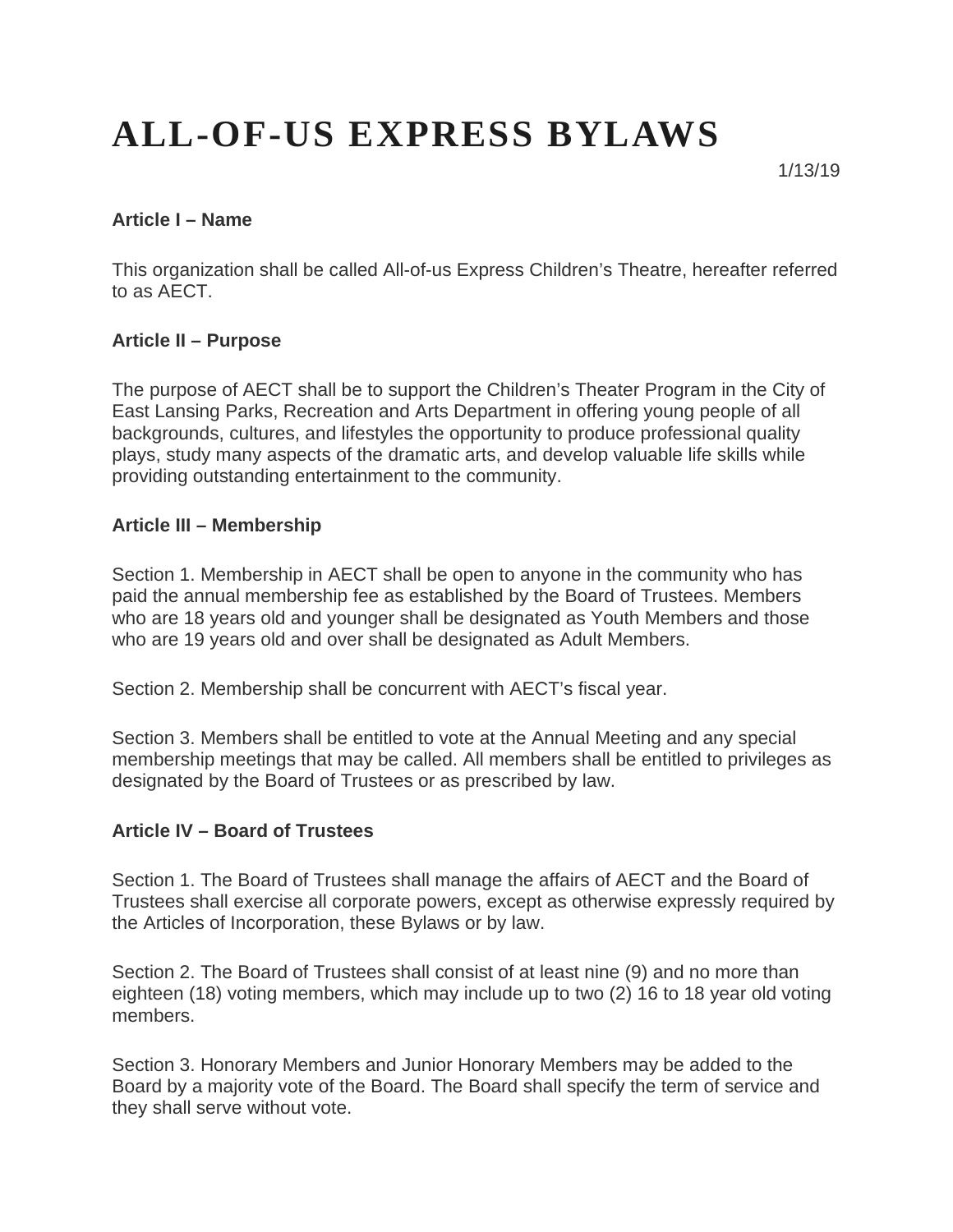Section 4. The Nominating Committee shall submit nominations for open Board positions to the membership. Additionally, any member of AECT may make nominations for open Board positions from the floor.

Section 5. Board members shall be elected by a majority of the general membership present at the Annual Meeting or a special meeting called for this purpose.

Section 6. Board Members shall be elected to a term of three years and may succeed themselves for one term, after which they shall be ineligible for election for one year. Being appointed to fill an unexpired term shall not be considered in determining this term limitation. A term ends in its third year at the annual meeting, even if the term is extended or shortened because the annual meeting date is changed for that year.

Section 7. Any member of the Board may resign at any time by filing a written resignation with the Secretary or President.

Section 8. Any member of the Board may be removed by a two-thirds majority vote of the Board.

Section 9. In case of a vacancy on the Board for any reason, the remaining Trustees may appoint a successor by majority vote to fill the remainder of the unexpired term of the position vacated.

Section 10. All members of the Board shall at all times act in the best interest of AECT.

Section 11. All Board Members shall be members of AECT.

Section 12. A person age 15 may be elected or appointed to a term on the Board and serve as a non-voting member until their 16th birthday, after which they serve the remainder of their term as a voting member.

## **Article V – Committees**

Section 1. The Board shall establish standing committees to assist in the business of AECT. Such committees shall be appointed by the President and approved by the Board. Anyone may attend and participate in meetings of the committees. However, only appointed members of the committee shall be entitled to vote.

Section 2. The President and/or the Board may, from time to time, appoint special committees as needed. These committees shall have a defined purpose and term of service, both of which can be expanded as deemed necessary by the appointing authority.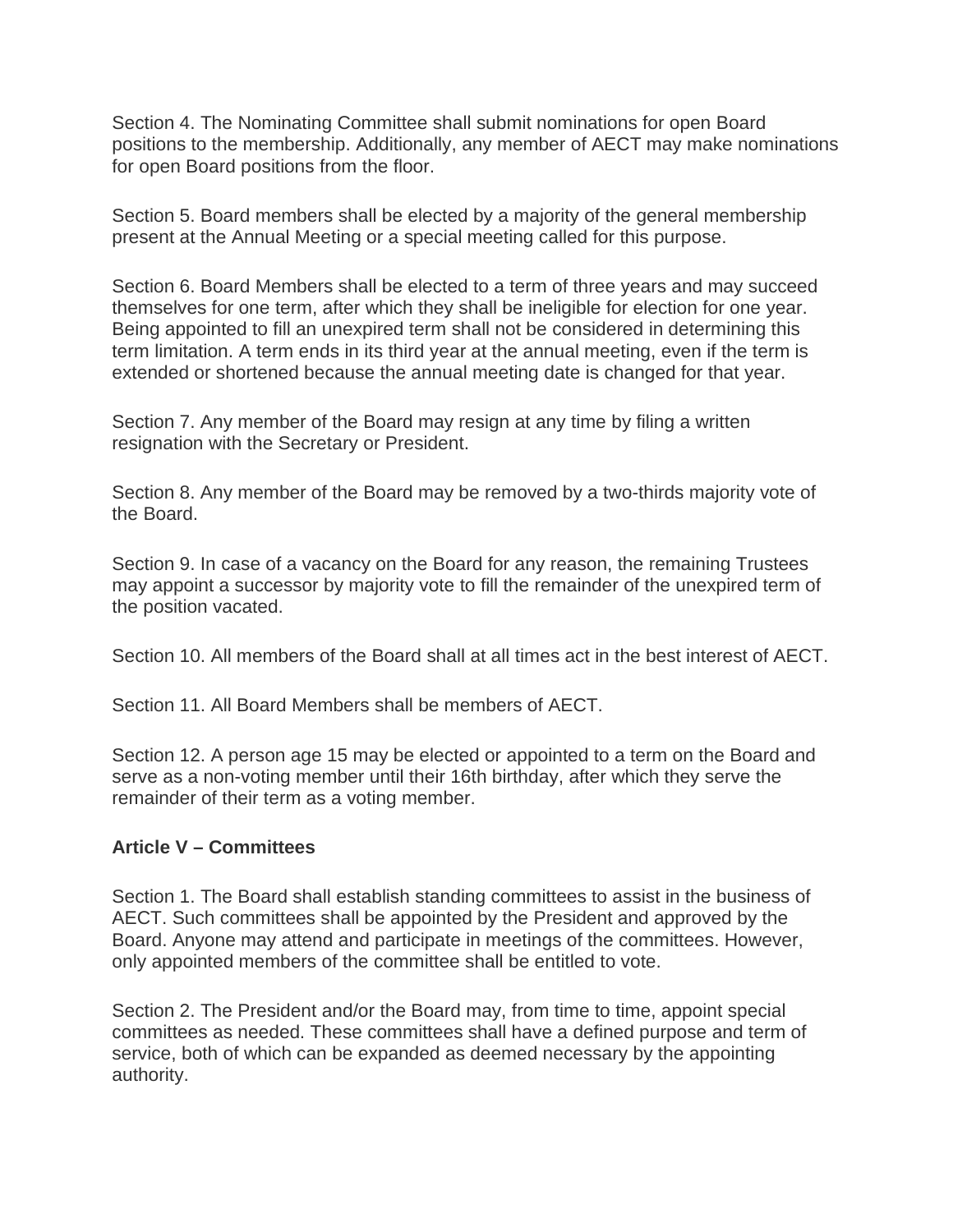#### **Article VI – Officers**

Section 1. The officers of AECT and of the Board shall be a President, Vice President, Secretary and Treasurer.

Section 2. The President shall preside at all meetings, shall exercise general supervision over the business affairs and activities of AECT, shall appoint committees, and shall perform such other duties as prescribed by the Board of Trustees from time to time.

Section 3. The Vice President shall perform the duties and exercise the powers of the President during the absence or disability of the President, and shall perform other duties as may be delegated by the Board or as prescribed by the President from time to time.

Section 4. The Secretary shall be custodian of the corporate records and preserve in books belonging to AECT true minutes of the proceedings of all meetings of the Board of Trustees and the membership. The Secretary shall give all notices required by statute, bylaw or resolution, shall certify those members of AECT who are eligible to vote at meetings of the membership, and shall perform other duties as may be delegated by the Board or as prescribed by the President from time to time.

Section 5. The Treasurer shall have charge and custody of all corporate funds and securities and shall keep in books belonging to AECT full and accurate accounts of all receipts and disbursements. The Treasurer shall deposit all monies, securities and other valuable effects in the name of AECT in such depositories as may be designated for that purpose by the Board. The Treasurer shall disburse the funds of AECT as directed by the Board, taking proper vouchers for such disbursements; shall render at the regular meeting of the Board, and whenever requested by them, an account of all transactions and financial condition of AECT; and shall provide other information to the Board as requested.

Section 6. All officers shall be elected by the Board of Trustees at the first Board meeting immediately following the annual meeting. The term of elected officers shall be for one year. Officers shall be elected from the Board membership.

Section 7. Any officer may resign at any time by giving written notice to the Board or the President or the Secretary. Any such resignation shall take effect on the date specified. The Board shall, by resolution, accept such resignations.

Section 8. Any officer or agent elected or appointed by the Board of Trustees may be removed as an officer or agent by a two-thirds majority of the Board of Trustees whenever, in its judgment, the best interest of AECT would be served thereby. Such removal shall be without prejudice to the contract rights, if any, of the person so removed.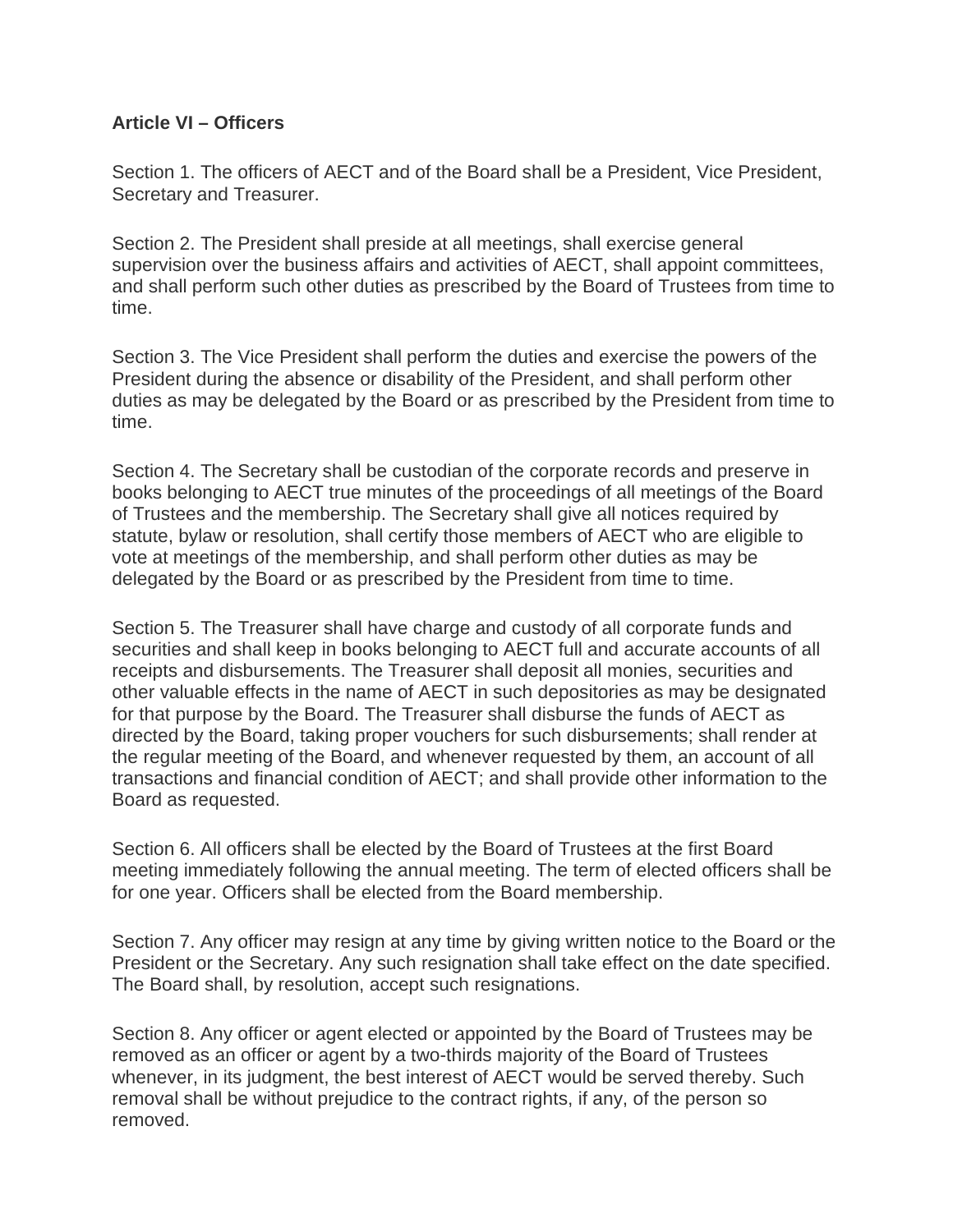Section 9. Vacancies in any office shall be filled for the unexpired portion of the term by the affirmative vote of a majority of the Board of Trustees at a regular or special meeting of the Board.

# **Article VII – Meetings of the Board of Trustees**

Section 1. Board meetings shall be held according to a schedule agreed upon by the Board. Other meetings of the Board may be held at the call of the President or by petition of a minimum of one-third of the Board members.

Section 2. Robert's Rules of Order, Revised, shall govern the conduct of business except where specified otherwise in the Bylaws. A majority of the members of the Board of Trustees entitled to vote shall constitute a quorum at any meeting of the Board. Voting shall be in person only.

## **Article VIII – Annual Meeting**

Section 1. The Annual Meeting of the Members shall be held each year during the month of June, unless otherwise voted on by the Board. Board terms end at the Annual Meeting for those members with terms expiring. The Annual Meeting will be a two-part meeting, the first half to include election of new members to the Board, and the second half for the new Board to take over and conduct any other business necessary, including election of officers.

Section 2. A quorum shall consist of those members present who are certified by the Secretary to be eligible to vote. Voting shall be in person or electronically consistent with the board policy titled, "Electronic Voting Policy".

## **Article IX – Execution of Instruments and Fiscal Year**

Section 1. The Board of Trustees shall have the power to designate the officers and agents who shall have authority to execute any instrument on behalf of AECT.

Section 2. The fiscal year of AECT shall run from July 1 through June 30.

# **Article X – Special Provisions**

Section 1. To induce any person elected or appointed as an officer, trustee or employee of AECT to assume such position, AECT agrees to hereby make a continuing offer to indemnify any such person from any liability or expense actually incurred by such person in any way arising out of such position to the fullest extent allowed by applicable law.